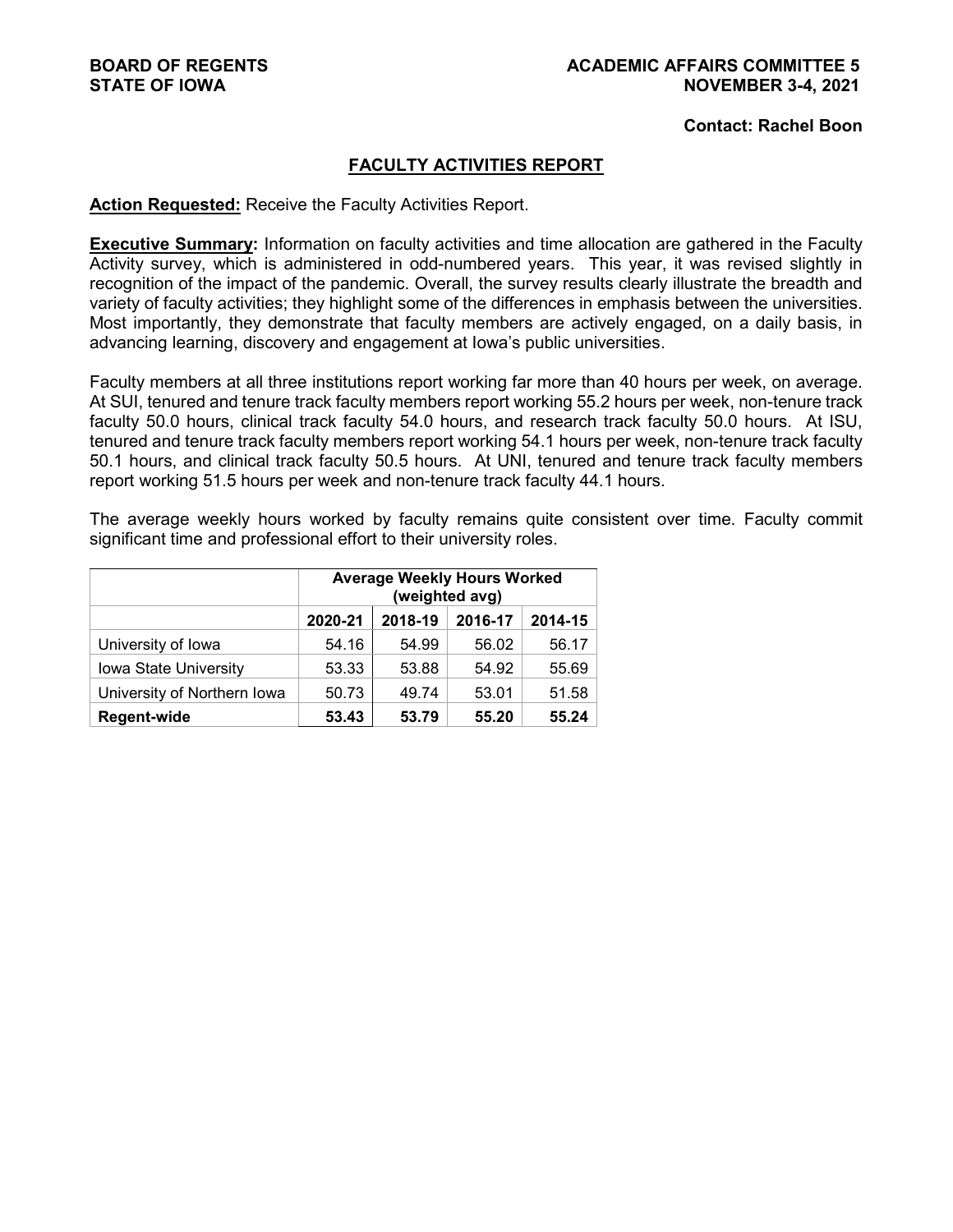# **Biennial Faculty Activities Report**

# **to the Board of Regents, State of Iowa**

*November 2021*



# **Table of Contents**

|    |             | 1. Faculty Responsibilities and Expectations across the Regent Universities Error! Bookmark not defined. |
|----|-------------|----------------------------------------------------------------------------------------------------------|
| 2. |             | Faculty Contributions to Students, Universities, State and SocietyError! Bookmark not defined.           |
| 3. |             |                                                                                                          |
|    |             |                                                                                                          |
|    |             |                                                                                                          |
| 4. |             |                                                                                                          |
| 5. |             |                                                                                                          |
|    |             |                                                                                                          |
|    | b.          |                                                                                                          |
|    | $C_{\cdot}$ |                                                                                                          |
|    |             |                                                                                                          |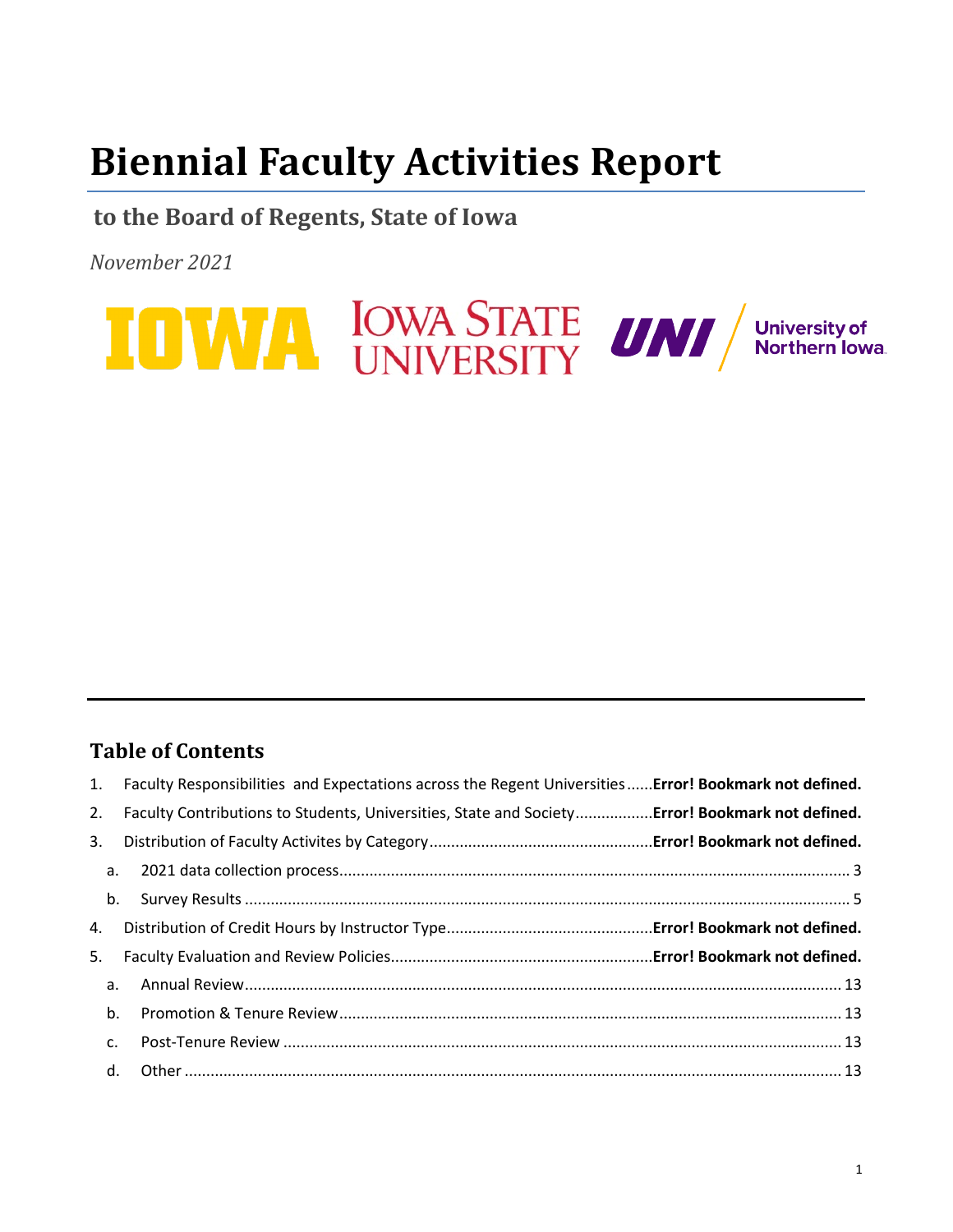#### **BIENNIAL FACULTY ACTIVITIES REPORT**

#### **1. Faculty Responsibilities and Expectations Across the Regent Universities**

Faculty activities both define the nature of universities and play the most central role in fulfilling their missions focused on teaching, research and service. While the three Regent universities pursue the same overarching tripartite mission, the Board charges them to "seek different areas of specialty and emphasis" so that each provides a unique educational and engagement opportunity within the state. As a result, faculty activities among the three institutions vary in specialty emphasis and distribution of time, yet they are consistent in the nature of the work and the goal of excellence in higher education opportunities for the people of Iowa.

All three universities offer excellent undergraduate education in the arts and sciences as well as a range of highquality graduate and professional programs. The University of Iowa (SUI) also conducts a large health care enterprise, professional education in law, and a full array of liberal arts graduate specialties, including its worldrenowned creative writing programs. Iowa State University (ISU)'s mission as a land grant university includes a special commitment to extension and outreach, and strong programs in agriculture, veterinary medicine, engineering and the biosciences. The University of Northern Iowa (UNI) provides unique opportunities both inside and outside the classroom for a high level of engaged learning in more than 160 undergraduate and graduate programs, including those that prepare teachers, educational leaders, business and corporate employees, and leaders in all fields for service in Iowa and beyond.

#### **2. Faculty Contributions to Students, Universities, State and Society**

Public universities in America were founded as a public investment to provide affordable, accessible education to each state's citizens and others from outside the state who seek it. Additionally, universities are charged with conducting research and scholarship that extend the boundaries of knowledge and improve the lives of the public; and they must provide service to society that assists and benefits people and communities. This can take the form of creative endeavors, innovative community solutions or economic development. Faculty members must also provide service to the administration of the universities themselves and to the professions of which they are a part.

The teaching, research, and service missions are blurred with the recognition that these are not always discrete activities but rather interrelated components of the academic mission of a public university. Even so, this report reflects faculty activity as reported in discrete categories. All of these activities are integrated into the greater whole of "learning, discovery, and engagement" in service to students and society.

Today's faculty activities often reflect the interlinked concepts in the university mission and serve society by providing the best higher learning experiences for students, by conducting leading-edge discovery work that informs their teaching, and by engaging with the public in service to the state's citizens and the public as a whole.

#### **3. Distribution of Faculty Activities by Category**

It is important to note the comprehensive nature of faculty workload. Responsibilities will differ according to discipline, departmental needs and individual strengths. The data demonstrate that each category of activity is multifaceted and that the activity will be distributed somewhat differently depending on the institution and the individual. "Student instruction," for example, involves many activities other than classroom teaching: preparation, grading and evaluation; working with students outside the classroom (independent studies, specialized arts training, thesis work, internships, etc.); mentoring student research; developing and updating courses; and so on. Teaching may take the form of in-person, hybrid, online or clinical teaching. Many faculty also conduct student advising activities. Scholarship, research, and creative work may encompass sponsored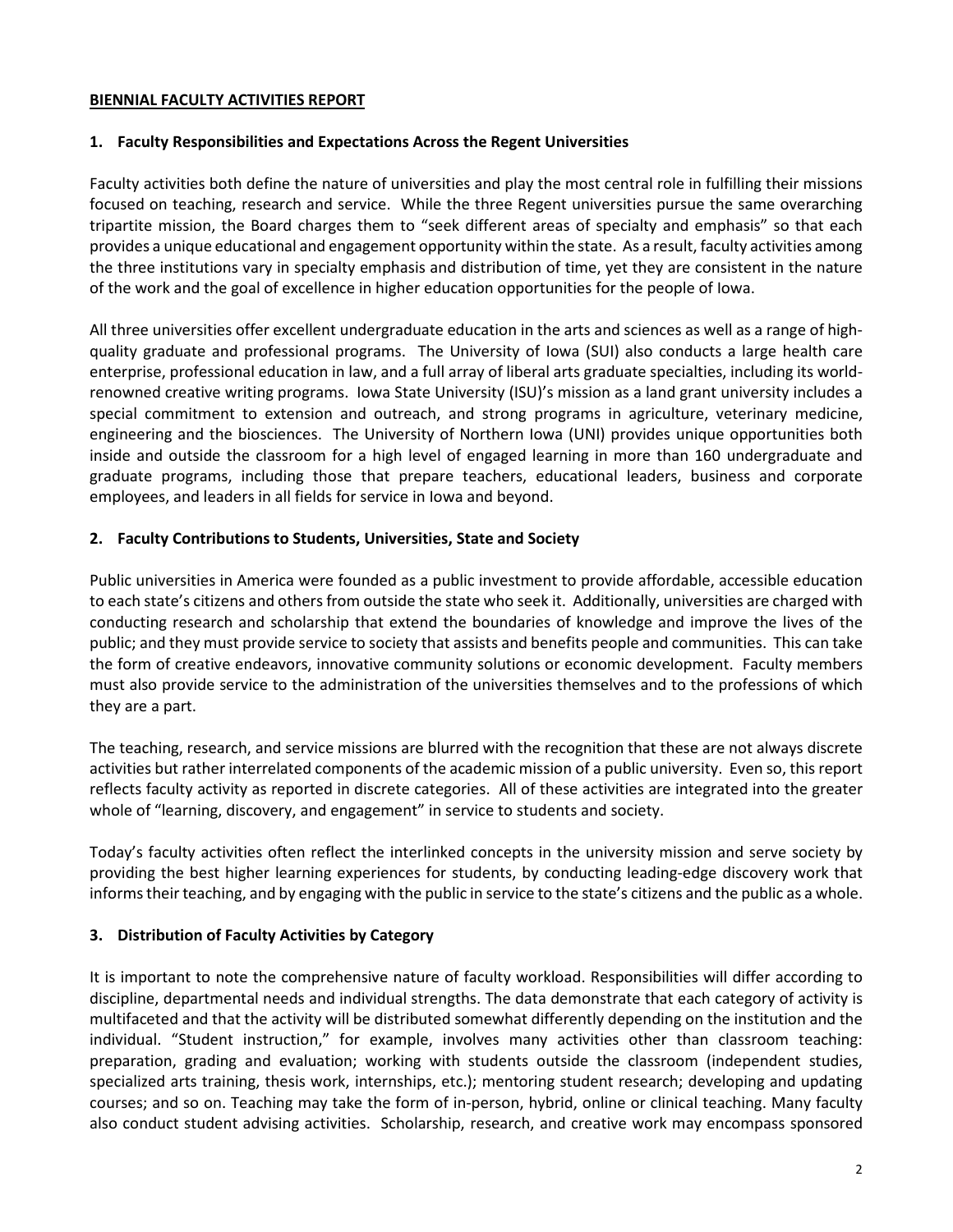(grant-supported) and/or non-sponsored work, attending conferences and other scholarly meetings, writing and preparing grants, etc. A number of faculty engage in clinical activities, which includes both delivering clinical services and carrying out administrative tasks related to that work. Faculty members at the three Regent universities engage in a diverse array of community engagement, outreach, and (at ISU) extension activities, such as delivering educational programming throughout Iowa and beyond, providing technical assistance and consulting, and partnering with public and private organizations to advance community goals while enhancing teaching and research. Service activities can include institutional administration (committee work, chairing a department, etc.) or service to the profession at large, such as serving on a journal editorial board, serving as a grant reviewer, serving a leadership role in a professional organization, and so forth.

Information on faculty activities and time allocation are gathered in the Faculty Activity survey, which is administered in odd-numbered years. This year, it was revised slightly in recognition of the impact of the pandemic. A category was added under Student Instruction for "hybrid" teaching, preparation, and grading/evaluation; and the wording of some items was changed to ensure they were inclusive of online activity (*e.g.*, rather than asking about faculty members' "attendance" at conferences, seminars, etc., the survey asks about "participation" in those events).

#### **a. 2021 data collection process**

<span id="page-3-0"></span>The universities administered the survey over 8 weeks in spring 2021. Surveys were e-mailed to all full-time faculty members, with one-eighth randomly selected to receive the survey in each of 8 weeks over the semester. Administrators at the rank of dean or above and faculty members on long-term disability, on professional development assignments or leave, or in phased retirement were not surveyed.

The three institutions worked together to develop and administer communications to faculty members as outlined in Table 1.

- During the first week of classes, faculty members received an e-mail from their Faculty Senate President alerting them that the faculty activity study would be conducted over the course of the semester.
- Five days before they were to start the survey, faculty members received an e-mail—jointly signed by the three provosts and three Faculty Senate presidents—asking them to participate and providing directions and a link to the survey.
- At SUI, one day before faculty members were to start the survey they received a reminder e-mail from the institution's Faculty Senate president and provost.
- At ISU and UNI, on the day faculty members were to start the survey they received the e-mail from the Faculty Senate presidents and provosts.
- In the week after the survey period ended and again at two points in time later in the semester, faculty who had not yet responded received a reminder urging them to complete and submit the survey.
- At ISU, after 24 days, staff attempted to contact non-responders by telephone. One final reminder was sent to those faculty members who had not yet responded near the end of the semester.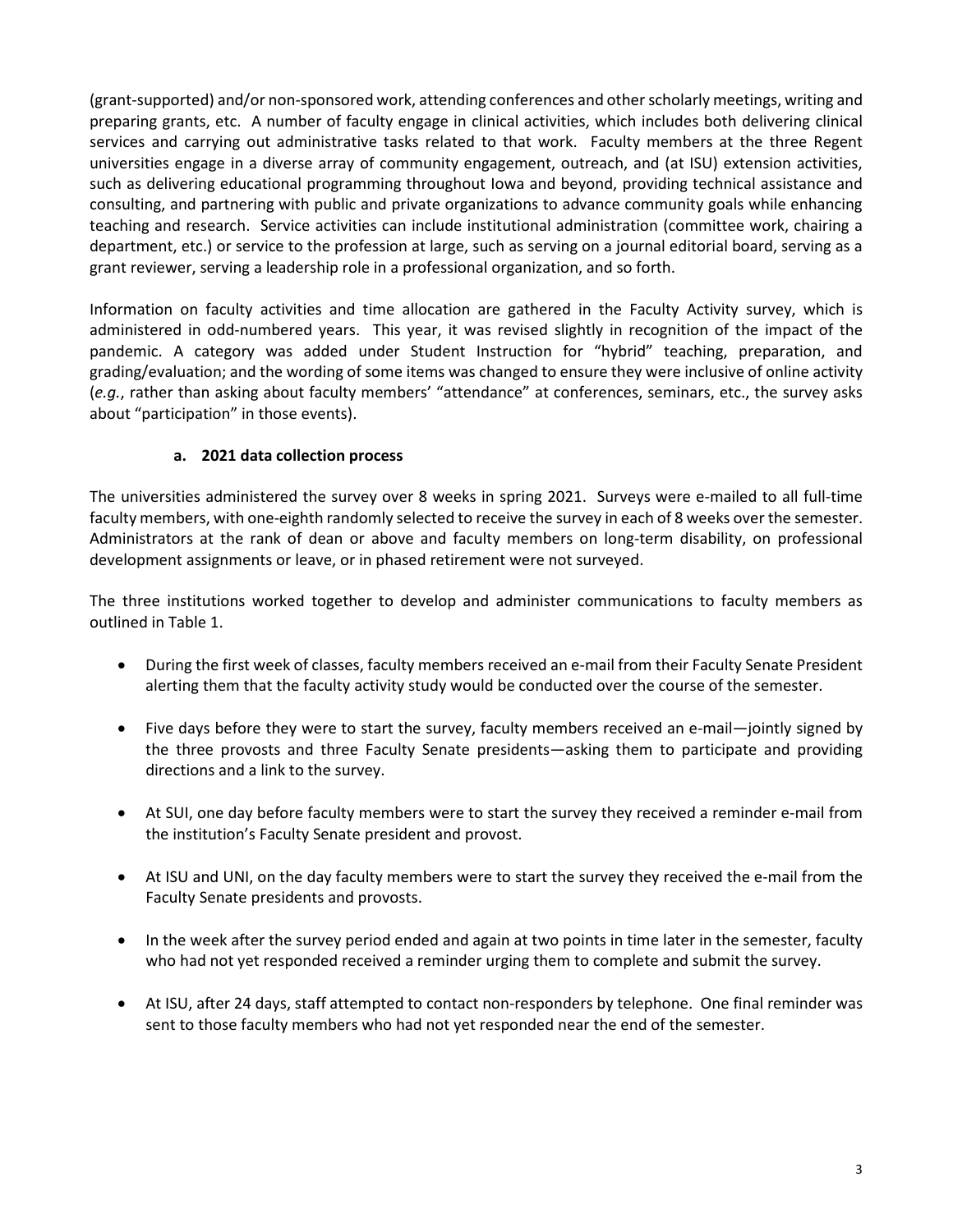|                               |            |            |            | <b>Description</b>                                                                                                                                                | <b>Communication From</b>                                    |
|-------------------------------|------------|------------|------------|-------------------------------------------------------------------------------------------------------------------------------------------------------------------|--------------------------------------------------------------|
| Jan. 27<br>(all groups)       | <b>SUI</b> | <b>ISU</b> | UNI        | E-mail to all eligible faculty members, to alert them that<br>the survey will be conducted during spring semester<br>(communication A)                            | <b>Faculty Senate President</b>                              |
| $Day -5$<br>Grp 1: 2/3        | SUI        |            | UNI        | E-mail (with survey link) to week's sampled faculty<br>members telling them their week starts the following<br>Monday (communication B)                           | Faculty Senate Presidents and<br>Provosts                    |
| Day $-1$<br>Grp 1: 2/7        | <b>SUI</b> |            |            | E-mail (with survey link) to week's sampled faculty<br>members reminding them their week starts the next day<br>(communication C)                                 | <b>Faculty Senate President and</b><br>Provost               |
| Day 1<br>Grp 1: 2/8           |            | <b>ISU</b> | UNI        | E-mail (with survey link) to week's sampled faculty<br>members telling them their week starts that day<br>(communication B)                                       | <b>Faculty Senate Presidents and</b><br>Provosts             |
| Day 8<br>Grp 1: 2/15          | <b>SUI</b> |            |            | E-mail reminder (with survey link) to non-responders<br>asking them to complete the survey (communication D)                                                      | Faculty Senate President (SUI),<br>Project Manager (ISU/UNI) |
| Day 10<br>Grp 1: 2/17         |            | <b>ISU</b> | UNI        | E-mail reminder (with survey link) to non-responders<br>asking them to complete the survey (communication D)                                                      | Faculty Senate President (SUI),<br>Project Manager (ISU/UNI) |
| Day 16<br>Grp 1: 2/23         | <b>SUI</b> | <b>ISU</b> | UNI        | E-mail reminder (with survey link) to non-responders<br>asking them to complete the survey (communication E)                                                      | AP Faculty (SUI), Project<br>Manager (ISU/UNI)               |
| Day $24 + or -$<br>Grp 1: 3/3 | SUI        |            | <b>UNI</b> | E-mail reminder (with survey link) to non-responders<br>asking them to complete the survey (communication E)                                                      | AP Faculty (SUI), Project staff<br>(UNI)                     |
| Day $24 + or -$<br>Grp 1: 3/3 |            | <b>ISU</b> |            | Phone call (ISU) to non-respondents reminding them to<br>complete their survey                                                                                    | Project staff                                                |
| <b>May 13</b>                 |            | <b>ISU</b> |            | E-mail reminder (with survey link) to non-responders<br>asking them to complete the survey (communication E)<br>letting them know survey would close in one week. | Project staff                                                |

#### **Table 1. Faculty Activity Study Communication Timeline**

Summary information about the data collected is presented below in Table 2.

Because the purpose of the survey was to determine faculty activity during a full workweek, respondents who reported being ill or taking vacation during the week were removed from the analysis. Also removed were a small number of faculty members who made errors when filling out the survey, or started the survey and did not complete it. With these respondents removed, the analysis that follows is based on survey results from 1,582 SUI faculty members, 1,178 ISU faculty members, and 386 UNI faculty members.

Response rates varied from 75% at SUI, to 86% at UNI to 87% at ISU. These rates are well above industry norms for e-mail surveys and give confidence that the results of the time study are valid.

| Table 2. Data concetion Samman                                                             |            |            |            |
|--------------------------------------------------------------------------------------------|------------|------------|------------|
|                                                                                            | <b>SUI</b> | <b>ISU</b> | <b>UNI</b> |
| Surveys sent                                                                               | 2,430      | 1,452      | 499        |
| Surveys returned                                                                           | 1,812      | 1,264      | 430        |
| Response rate                                                                              | 74.6%      | 87.1%      | 86.2%      |
| Responses removed because respondent was ill or on vacation<br>for all or part of the week | 200        | 77         | 31         |
| Responses removed because incomplete or because of<br>irregularities in the data           | 30         | 9          | 13         |
| Total respondents included in the analyses                                                 | 1,582      | 1,178      | 386        |

### **Table 2. Data Collection Summary**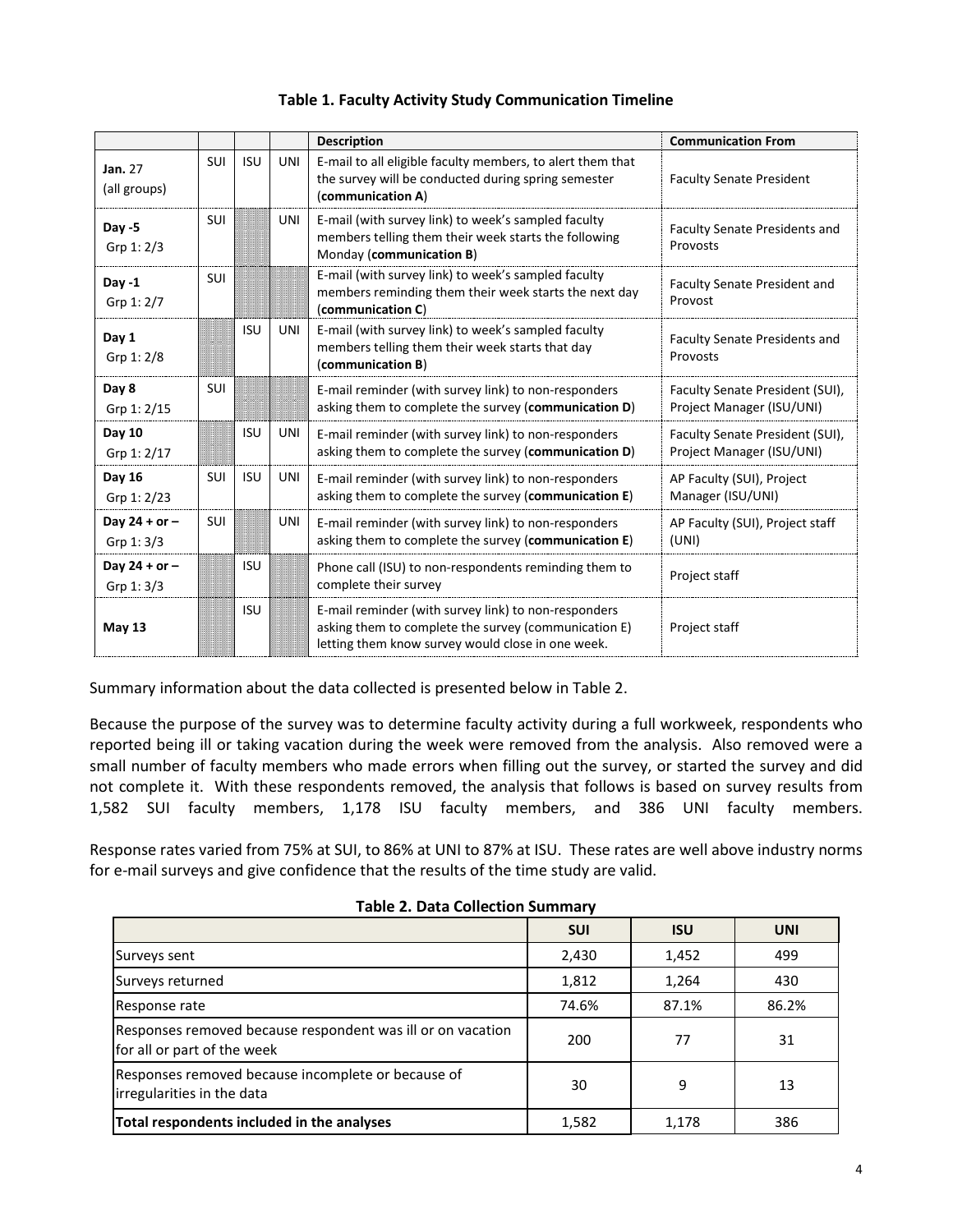# <span id="page-5-0"></span>**b. Survey Results**

Survey responses are summarized in Table 3. The first column of the table lists the different types of activities included in the survey. The remaining columns display the average number of hours per week, by faculty classification, spent on each of the various activities at each institution. For example, the first cell in the upper left-hand corner of the table in the SUI column under "Tenured & Tenure Track" shows 2.26, meaning that tenured and tenure-track faculty members at SUI reported spending an average of approximately 2 ¼ hours per week on classroom teaching, preparation, and grading/evaluation. The next row shows that this group of faculty reported an average of about 7 hours spent on online teaching, preparation, and grading/evaluation.

Overall, the survey results clearly illustrate the breadth and variety of faculty activities; they highlight some of the differences in emphasis between the universities. Most importantly, they demonstrate that faculty members are actively engaged, on a daily basis, in advancing learning, discovery and engagement at Iowa's public universities.

#### **i. Student Instruction**

The first section of Table 3 (student instruction) shows the average number of hours the different types of faculty members at the three institutions report spending, per week, on instruction-related activities. Tenured and tenure track faculty members report spending approximately 21 to 32 hours per week on these activities (20.5 hours at SUI, 23.4 hours at ISU, and 32.4 hours at UNI). Traditional classroom, online, and hybrid teaching, preparation, and grading represent about half of the time that these faculty members dedicate to teachingrelated activities. At all three institutions, tenured and tenure track faculty members average one to three hours a week on each of these additional student instruction activities: guiding student internships and independent studies, mentoring student research, assisting students outside of the classroom, advising students on academic and career planning, and preparing new courses. Engaging in experiential and work-based learning and other faculty-student interaction outside the classroom are critical components of the learning experience for undergraduate and graduate students.

Non-tenure track faculty members at all three institutions spend substantially more time on instruction (33 to 37 hours per week), in alignment with the employment expectations of full-time teaching faculty members who do not have significant research or service responsibilities.

Clinical track faculty members at SUI and at ISU devote between 11 and 16 hours per week to student instruction, while research track faculty members at SUI spend almost 5 hours on these activities. It should be noted that for clinical faculty, it can be especially difficult to isolate "clinical work" and "student instruction," since a great deal of the teaching these faculty members do occurs in a work-based setting while delivering clinical services.

#### **ii. Scholarship/Research/Creative Work**

The second section of Table 3 (scholarship/research/creative work) reports the average hours faculty members report spending per week on scholarship, research, and creative work. Tenured and tenure track faculty members at SUI and ISU, where expectations in these areas are high, report spending 21 to 22 hours per week on these activities. At UNI, where more emphasis is placed on instruction, tenured and tenure track faculty report spending an average of nearly 10 hours each week on scholarship, research, and creative work.

Non-tenure track faculty members generally report spending less time on scholarship, research and creative work (5.8 hours as SUI, 6.6 at ISU, and 3.5 at UNI). While these faculty members may have research interests that occupy some of their time, their primary responsibility is usually instruction.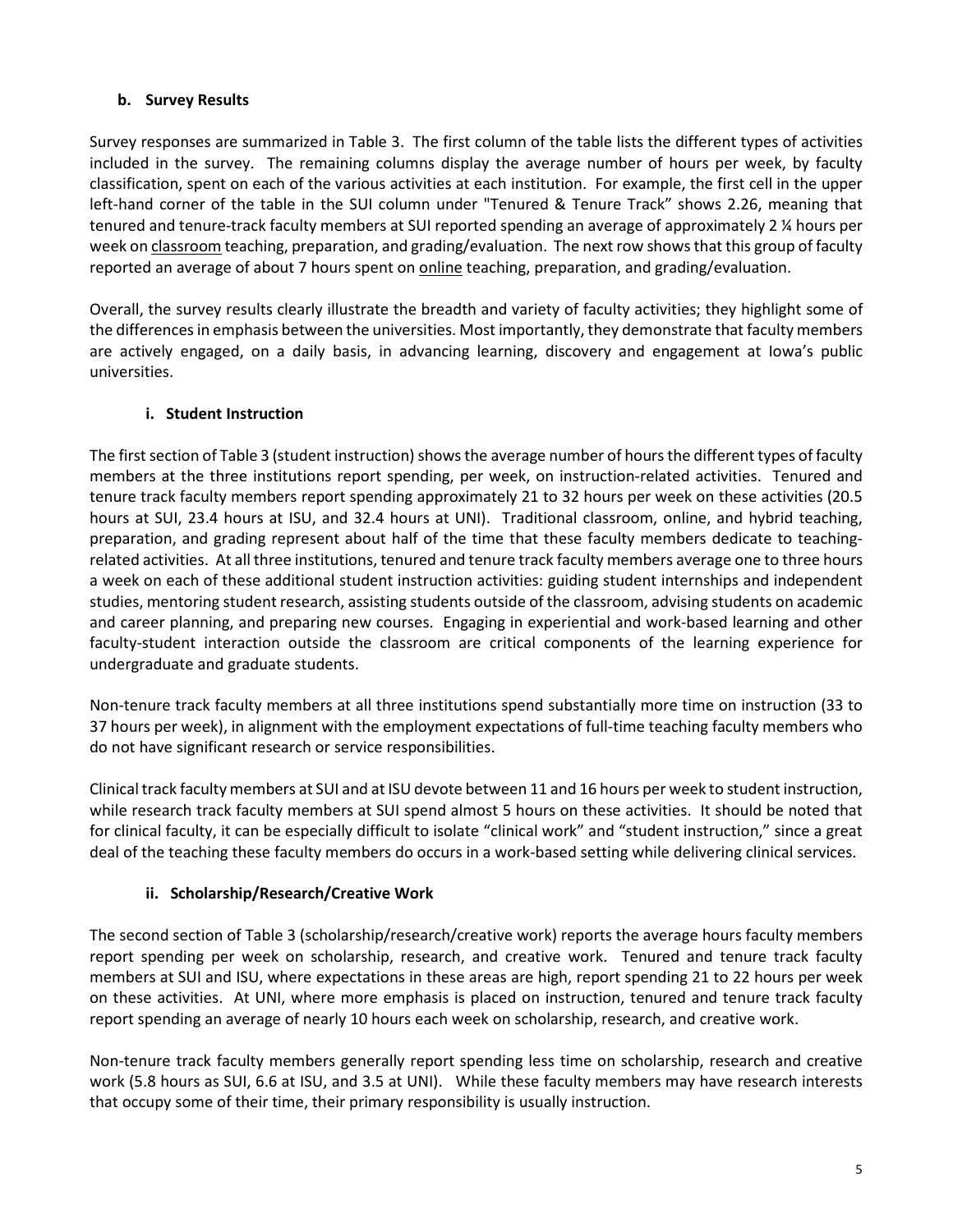|                                                                                                                            | <b>Tenured &amp; Tenure Track</b> |              | <b>Non-Tenure Track</b> |              | <b>Clinical Track</b> |              | Research<br><b>Track</b> |              | <b>DEOs/Chairs</b> |              |              |              |
|----------------------------------------------------------------------------------------------------------------------------|-----------------------------------|--------------|-------------------------|--------------|-----------------------|--------------|--------------------------|--------------|--------------------|--------------|--------------|--------------|
|                                                                                                                            | <b>SUI</b>                        | <b>ISU</b>   | UNI                     | SUI          | <b>ISU</b>            | UNI          | <b>SUI</b>               | <b>ISU</b>   | SUI                | <b>SUI</b>   | <b>ISU</b>   | UNI          |
| <b>Student Instruction</b>                                                                                                 |                                   |              |                         |              |                       |              |                          |              |                    |              |              |              |
| Classroom teaching, preparation, grading/evaluation                                                                        | 2.26                              | 3.60         | 11.59                   | 4.14         | 8.49                  | 9.95         | 1.17                     | 3.08         | 0.06               | 1.64         | 2.09         | 5.49         |
| Online teaching, preparation, grading/evaluation                                                                           | 7.42                              | 7.34         | 7.33                    | 15.14        | 11.61                 | 8.73         | 1.84                     | 0.48         | 0.59               | 4.98         | 2.23         | 2.90         |
| Hybrid (partially in-person, partially online) teaching,<br>preparation, grading/evaluation                                | 0.77                              | 2.03         | 2.80                    | 2.30         | 3.84                  | 3.18         | 0.27                     | 0.15         | 0.00               | 1.03         | 0.09         | 1.14         |
| Clinical teaching, preparation, grading/evaluation                                                                         | 0.50                              | 0.30         | 0.69                    | 0.53         | 0.32                  | 1.17         | 4.40                     | 6.14         | 0.00               | 0.38         | 0.19         | 0.04         |
| Non-classroom teaching and instruction (independent studies,                                                               |                                   |              |                         |              |                       |              |                          |              |                    |              |              |              |
| thesis work, internships, student productions)                                                                             | 1.55                              | 1.03         | 1.09                    | 0.83         | 0.86                  | 0.55         | 0.34                     | 0.23         | 0.60               | 1.02         | 0.70         | 0.27         |
| Mentoring student research                                                                                                 | 2.76                              | 3.33         | 0.79                    | 0.37         | 0.75                  | 0.27         | 0.39                     | 0.05         | 2.51               | 2.21         | 1.52         | 0.47         |
| Communicating with students outside the classroom (in person,                                                              | 2.09                              | 2.16         | 3.65                    | 4.91         | 4.91                  | 5.49         | 0.99                     | 0.77         | 0.29               | 1.64         | 1.25         | 2.13         |
| by telephone or videoconference, by email, etc.)                                                                           |                                   |              |                         |              |                       |              |                          |              |                    |              |              |              |
| Developing new courses, updating existing courses                                                                          | 1.53                              | 1.82         | 2.48                    | 3.55         | 3.99                  | 2.36         | 0.91                     | 3.71         | 0.15               | 0.65         | 0.77         | 0.57         |
| Student advising: helping students-in person, via<br>videoconference, via email, etc.-with academic and career             |                                   |              |                         |              |                       |              |                          |              |                    |              |              |              |
| questions, writing letters of recommendation, participating in                                                             | 1.63                              | 1.79         | 1.96                    | 2.14         | 1.98                  | 1.69         | 0.92                     | 1.31         | 0.70               | 1.71         | 0.83         | 1.76         |
| student orientations and training events, etc.                                                                             |                                   |              |                         |              |                       |              |                          |              |                    |              |              |              |
| <b>Student Instruction: Total Average Hours</b>                                                                            | 20.52                             | 23.40        | 32.38                   | 33.91        | 36.75                 | 33.39        | 11.23                    | 15.92        | 4.90               | 15.26        | 9.67         | 14.77        |
| Scholarship/Research/Creative Work                                                                                         |                                   |              |                         |              |                       |              |                          |              |                    |              |              |              |
| Sponsored (grant-supported) scholarship/research/creative<br>work                                                          | 8.04                              | 7.05         | 1.44                    | 1.11         | 1.55                  | 0.20         | 1.64                     | 2.58         | 22.73              | 5.47         | 2.75         | 0.32         |
| Non-sponsored (non-grant supported)                                                                                        | 7.57                              | 6.96         | 5.55                    | 2.13         | 2.47                  | 1.74         | 1.95                     | 0.58         | 4.54               | 5.09         | 3.47         | 3.98         |
| scholarship/research/creative work                                                                                         |                                   |              |                         |              |                       |              |                          |              |                    |              |              |              |
| Participating in conferences, seminars, workshops, etc., related                                                           | 1.30                              | 0.89         | 0.44                    | 0.60         | 0.37                  | 0.33         | 1.00                     | 1.05         | 1.84               | 1.45         | 0.67         | 0.27         |
| to your scholarship/research/creative work                                                                                 |                                   |              |                         |              |                       |              |                          |              |                    |              |              |              |
| Writing/preparing grants<br>Keeping up to date with disciplinary research and activities                                   | 2.86<br>2.55                      | 3.72<br>2.38 | 0.55<br>1.89            | 0.80<br>1.13 | 1.23<br>1.01          | 0.00<br>1.19 | 0.55<br>1.11             | 1.00<br>1.40 | 6.11<br>4.05       | 1.35<br>1.70 | 1.51<br>1.01 | 0.75<br>1.46 |
| Scholarship/Research/Creative Work: Total Average Hours                                                                    | 22.33                             | 21.00        | 9.87                    | 5.77         | 6.63                  | 3.46         | 6.25                     | 6.61         | 39.26              | 15.06        | 9.41         | 6.78         |
| <b>Clinical Work</b>                                                                                                       |                                   |              |                         |              |                       |              |                          |              |                    |              |              |              |
| Delivering clinical services                                                                                               | 2.26                              | 0.57         | 0.12                    | 2.06         | 0.06                  | 0.61         | 22.28                    | 14.10        | 0.69               | 1.66         | 0.44         | 0.00         |
| Working on administrative tasks related to clinical work                                                                   | 0.78                              | 0.09         | 0.14                    | 0.42         | 0.08                  | 0.63         | 6.58                     | 2.70         | 0.26               | 0.73         | 0.18         | 0.27         |
| <b>Clinical Work: Total Average Hours</b>                                                                                  | 3.04                              | 0.66         | 0.26                    | 2.48         | 0.14                  | 1.24         | 28.86                    | 16.80        | 0.94               | 2.39         | 0.62         | 0.27         |
| Community Engagement, Outreach, or Extension                                                                               |                                   |              |                         |              |                       |              |                          |              |                    |              |              |              |
| Working on public or private partnership projects                                                                          | 0.29                              | 0.39         | 0.61                    | 0.54         | 0.50                  | 0.93         | 0.32                     | 0.31         | 0.40               | 0.31         | 0.88         | 0.39         |
| Delivering (all modalities) presentations, workshops, seminars,                                                            | 0.32                              | 0.25         | 0.22                    | 0.10         | 0.24                  | 0.36         | 0.16                     | 0.45         | 0.50               | 0.30         | 0.09         | 0.13         |
| performances, exhibits, webinars, etc.<br>Providing technical assistance                                                   | 0.09                              | 0.16         | 0.09                    | 0.10         | 0.06                  | 0.12         | 0.09                     | 0.25         | 0.61               | 0.07         | 0.30         | 0.20         |
| Preparing, presenting and evaluating programming for                                                                       |                                   |              |                         |              |                       |              |                          |              |                    |              |              |              |
| stakeholders                                                                                                               | 0.15                              | 0.24         | 0.19                    | 0.06         | 0.06                  | 0.13         | 0.11                     | 1.00         | 0.21               | 0.40         | 0.57         | 0.57         |
| Consulting (in person, by telephone, by email, via                                                                         |                                   |              |                         |              |                       |              |                          |              |                    |              |              |              |
| videoconference, etc.)                                                                                                     | 0.22                              | 0.24         | 0.25                    | 0.40         | 0.26                  | 0.66         | 0.41                     | 1.19         | 0.25               | 0.51         | 0.17         | 0.39         |
| Developing new programs, updating existing programs                                                                        | 0.35                              | 0.36         | 0.25                    | 0.53         | 0.25                  | 0.29         | 0.51                     | 0.97         | 0.09               | 0.48         | 0.25         | 0.22         |
| (presentations, publications, etc.)                                                                                        |                                   |              |                         |              |                       |              |                          |              |                    |              |              |              |
| Community Engagement, Outreach, or Extension: Total Average                                                                | 1.41                              | 1.64         | 1.61                    | 1.74         | 1.37                  | 2.49         | 1.60                     | 4.17         | 2.06               | 2.05         | 2.26         | 1.90         |
| <b>Hours</b>                                                                                                               |                                   |              |                         |              |                       |              |                          |              |                    |              |              |              |
| <b>Professional Development</b><br>Participating in professional development activities for                                |                                   |              |                         |              |                       |              |                          |              |                    |              |              |              |
| teaching, research, clinical work, or community engagement,                                                                |                                   |              |                         |              |                       |              |                          |              |                    |              |              |              |
| outreach or extension (workshops, conferences, online                                                                      | 0.95                              | 0.80         | 0.96                    | 1.54         | 1.01                  | 1.07         | 1.87                     | 1.78         | 1.14               | 1.02         | 0.80         | 0.81         |
| seminars, etc.).                                                                                                           |                                   |              |                         |              |                       |              |                          |              |                    |              |              |              |
| Professional Development: Total Average Hours                                                                              | 0.95                              | 0.80         | 0.96                    | 1.54         | 1.01                  | 1.07         | 1.87                     | 1.78         | 1.14               | 1.02         | 0.80         | 0.81         |
| Administration/Service                                                                                                     |                                   |              |                         |              |                       |              |                          |              |                    |              |              |              |
| Serving the institution (department, college, university                                                                   |                                   | 3.67         | 4.41                    |              |                       | 1.31         | 2.30                     |              | 0.57               |              |              |              |
| committees and meetings, task forces, faculty governance, etc.)                                                            | 3.61                              |              |                         | 2.84         | 2.73                  |              |                          | 1.83         |                    | 12.05        | 14.41        | 15.95        |
|                                                                                                                            |                                   |              |                         |              |                       |              |                          |              |                    |              |              |              |
| Serving the profession (such as serving on editorial board, etc.)<br>Administering centers/institutes, department/college/ | 1.98                              | 1.59         | 0.64                    | 0.37         | 0.40                  | 0.79         | 0.69                     | 0.60         | 0.71               | 1.60         | 1.62         | 0.78         |
| university programs, research operations                                                                                   | 0.95                              | 0.94         | 1.00                    | 0.75         | 0.49                  | 0.15         | 0.83                     | 2.58         | 0.23               | 7.00         | 14.30        | 11.26        |
| Mentoring faculty                                                                                                          | 0.32                              | 0.24         | 0.15                    | 0.31         | 0.08                  | 0.13         | 0.28                     | 0.20         | 0.15               | 1.88         | 2.56         | 1.59         |
| Assisting student organizations                                                                                            | 0.09                              | 0.17         | 0.21                    | 0.28         | 0.51                  | 0.16         | 0.10                     | 0.03         | 0.07               | 0.15         | 0.10         | 0.21         |
| <b>Administration/Service: Total Average Hours</b>                                                                         | 6.95                              | 6.61         | 6.41                    | 4.54         | 4.21                  | 2.54         | 4.19                     | 5.24         | 1.74               | 22.69        | 32.99        | 29.79        |
|                                                                                                                            |                                   |              |                         |              |                       |              |                          |              |                    |              |              |              |
| <b>TOTAL AVG HOURS</b>                                                                                                     | 55.21                             | 54.11        | 51.49                   | 49.98        | 50.11                 | 44.19        | 53.99                    | 50.52        | 50.05              | 58.47        | 55.75        | 54.32        |
| <b>MEDIAN HOURS</b><br><b>COUNT of responders</b>                                                                          | 53.00<br>864                      | 53.00<br>884 | 49.74<br>307            | 48.00<br>249 | 49.00<br>230          | 44.00<br>51  | 51.00<br>371             | 48.45<br>20  | 47.00<br>27        | 56.50        | 53.00<br>44  | 53.36<br>28  |
|                                                                                                                            |                                   |              |                         |              |                       |              |                          |              |                    | 71           |              |              |

# **Table 3. Survey Results-Hours Spent Per Week by Faculty Type**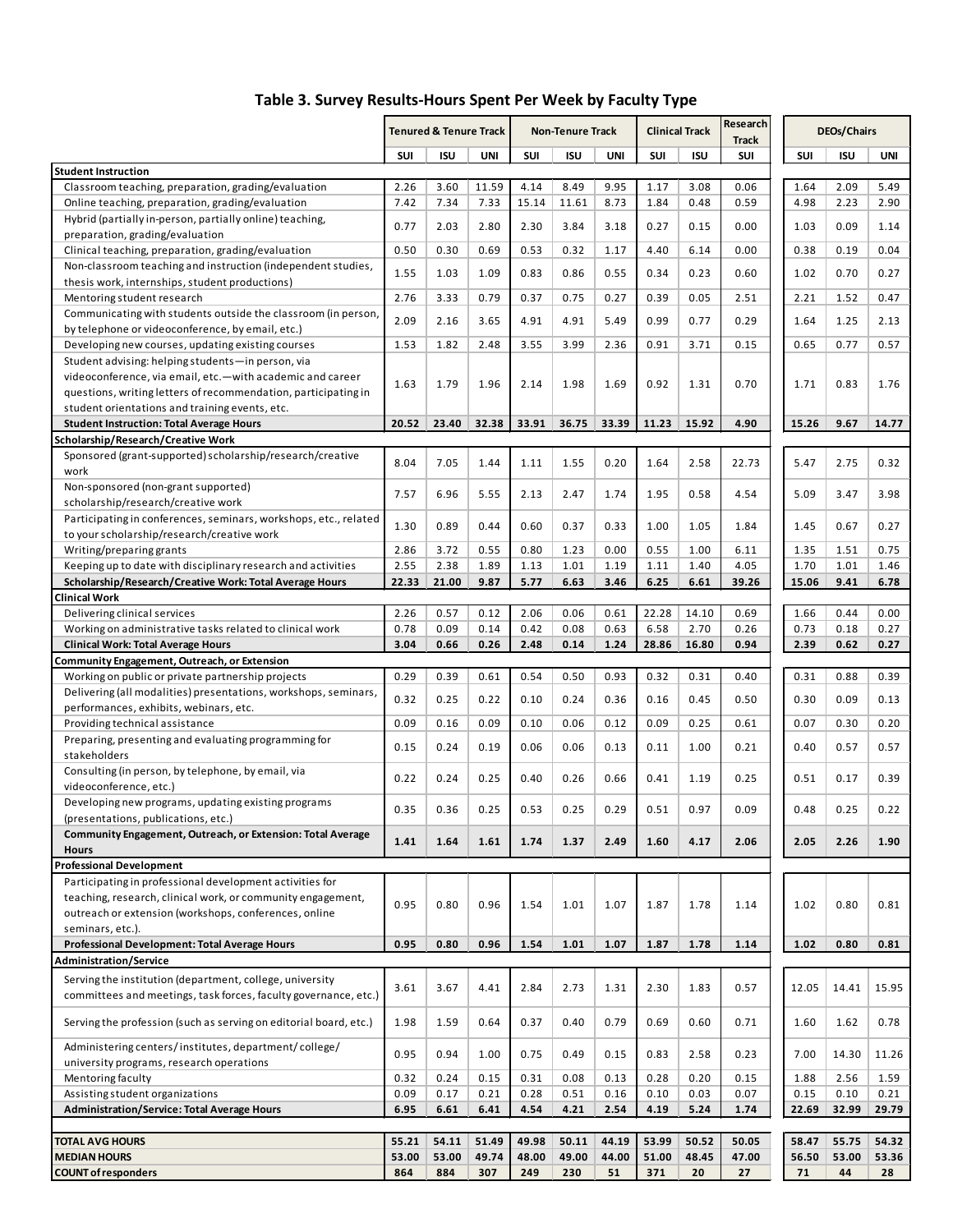Clinical track faculty members at SUI and ISU report spending 6.3 hours and 6.6 hours per week, respectively, on scholarship, research and creative work.

Finally, research track faculty members at SUI report spending the overwhelming majority of their time (39.3 hours) per week on these activities, in alignment with the expectations of their employment.

# **iii. Clinical Work**

The clinical work section of Table 3 demonstrates that clinical track faculty (SUI and ISU) are the most heavily engaged in work that includes delivering clinical services alongside residents, interns and students on rotation, and working on administrative tasks related to those services. This section shows that these faculty members report spending on average 28.9 hours and 16.8 hours per week, respectively, on clinical activities.

#### **iv. Community Engagement, Outreach and Extension**

The section on community engagement shows that the different types of faculty members spend between 1.4 and 4.2 hours per week on these activities. ISU faculty members, many of whom have a formal Extension appointment, may spend more time on these activities. ISU faculty with Extension appointments carry out their extension activities as part of their teaching and research responsibilities.

For this survey, faculty members were instructed not to double-count their activities. Much of the teaching and research in which faculty members are engaged benefits the public and could easily be counted in the engagement category if it were not already counted elsewhere. Clinical service also is one of the universities' most visible and important forms of public engagement.

# **v. Professional Development**

The section on professional development indicates that faculty members report spending about an hour a week on professional development activities. The primary exceptions are clinical track faculty members at SUI and ISU, who report spending almost two hours per week on these activities. A major reason for this distinction is that the professional requirements of many clinical positions require significant continuing education.

#### **vi. Administration and Service**

The section on administration and service shows that among the various faculty types, tenured and tenure track faculty members shoulder most of the administration and service duties. At all three institutions, these faculty members report spending between six and seven hours per week on these activities, while non-tenure track faculty members spend three to five hours per week. Clinical track faculty members at SUI and at ISU spend four to five hours per week on these activities.

Results indicate that the majority of administration and service activities are in service to the institutions, with a relatively small amount of time spent on service to academic disciplinary organizations.

# **vii. Departmental Executive Officers/Department Chairs/Department Heads**

The last three columns in the table display average work hours reported by departmental executive officers/ department chairs/department heads (DEOs/chairs/heads) at the three institutions.

DEOs/chairs/heads are responsible for managing departments—a substantial time commitment, even in small academic units. The section on Administration and Service shows that DEOs/chairs/heads at all three schools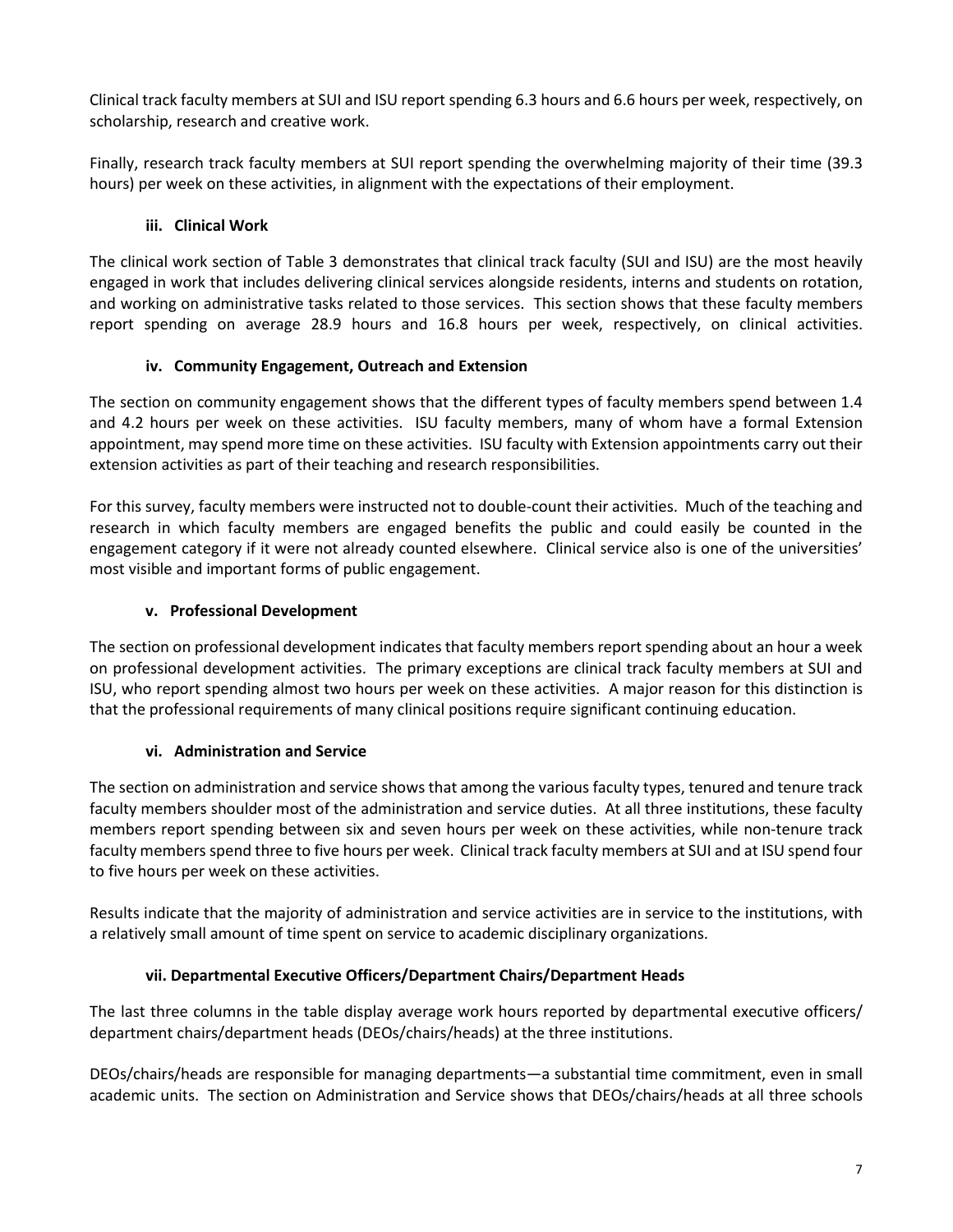report spending far more time on these activities than any other type of faculty (approximately 23 hours at SUI, 30 at UNI, and 33 at ISU).

Even though DEOs/chairs/heads spend significant time managing their departments, most remain involved in teaching and research. DEOs at SUI report spending, on average, more than 15 hours per week on teaching activities, and another 15 hours on research activities. At ISU, chairs report spending about 10 hours per week on teaching activities and about 9 on research. At UNI, heads spend about 15 hours on teaching and almost seven on research. In total, DEOs/chairs/heads report working from 54 to 58 hours per week.

### **viii. Total hours at work**

Faculty members at all three institutions report working far more than 40 hours per week, on average. At SUI, tenured and tenure track faculty members report working 55.2 hours per week, non-tenure track faculty 50.0 hours, clinical track faculty 54.0 hours, and research track faculty 50.0 hours. At ISU, tenured and tenure track faculty members report working 54.1 hours per week, non-tenure track faculty 50.1 hours, and clinical track faculty 50.5 hours. At UNI, tenured and tenure track faculty members report working 51.5 hours per week and non-tenure track faculty 44.1 hours.

# **ix. Impact of the pandemic on faculty activity**

Overall, faculty average hours worked did not change significantly from previous surveys. However, the ways in which faculty spent their time did shift in some noticeable ways. As shown in Table 4, the most significant difference was a shift from face-to-face classroom teaching to online and hybrid teaching. As compared to 2019, in 2021 the weekly average hours spent by tenure track faculty on classroom teaching, preparation, and grading/evaluation decreased by 7.0 hours at SUI, 7.2 hours at ISU, and 5.9 hours at UNI, while average reported hours spent on online and hybrid teaching together increased by 7.5 hours at SUI and ISU and by 8.5 hours at UNI. The shift for non-tenure track faculty was even greater, with average hours spent on online and hybrid teaching increasing by 15.1 hours at SUI, 13.2 hours at ISU, and 10.4 hours at UNI.

Other changes that may be related to the pandemic include:

- As compared to 2019, tenure track faculty across the institutions report spending more time on the category of student instruction (0.2 more hours at SUI, 1.3 more hours at ISU, 2.9 hours more at UNI) and less time on the category of scholarship, research, and creative work (0.6 fewer hours at ISU, 1.2 fewer hours at SUI, 1.8 fewer hours at UNI).
- All categories of faculty across the institutions report spending slightly less time (up to one hour less, depending on faculty category) supervising independent studies, thesis work, internships, student productions, etc.
- Tenure track and non-tenure track faculty across the institutions report spending slightly more time (up to one hour more, depending on faculty category) developing new courses and/or updating existing courses.
- Most categories of faculty across the institutions (excluding non-tenure track faculty at UNI) report spending less time participating in conferences, seminars, workshops, etc. related to their scholarship, research or creative work (up to one fewer hour, except for research track faculty at SUI, who reported a decrease of 2.5 hours as compared to 2019).
- Overall, most categories of faculty across the institutions reported spending slightly less time on the category of community engagement, although non-tenure track faculty at UNI and clinical track faculty at ISU reported increased time spent on that category.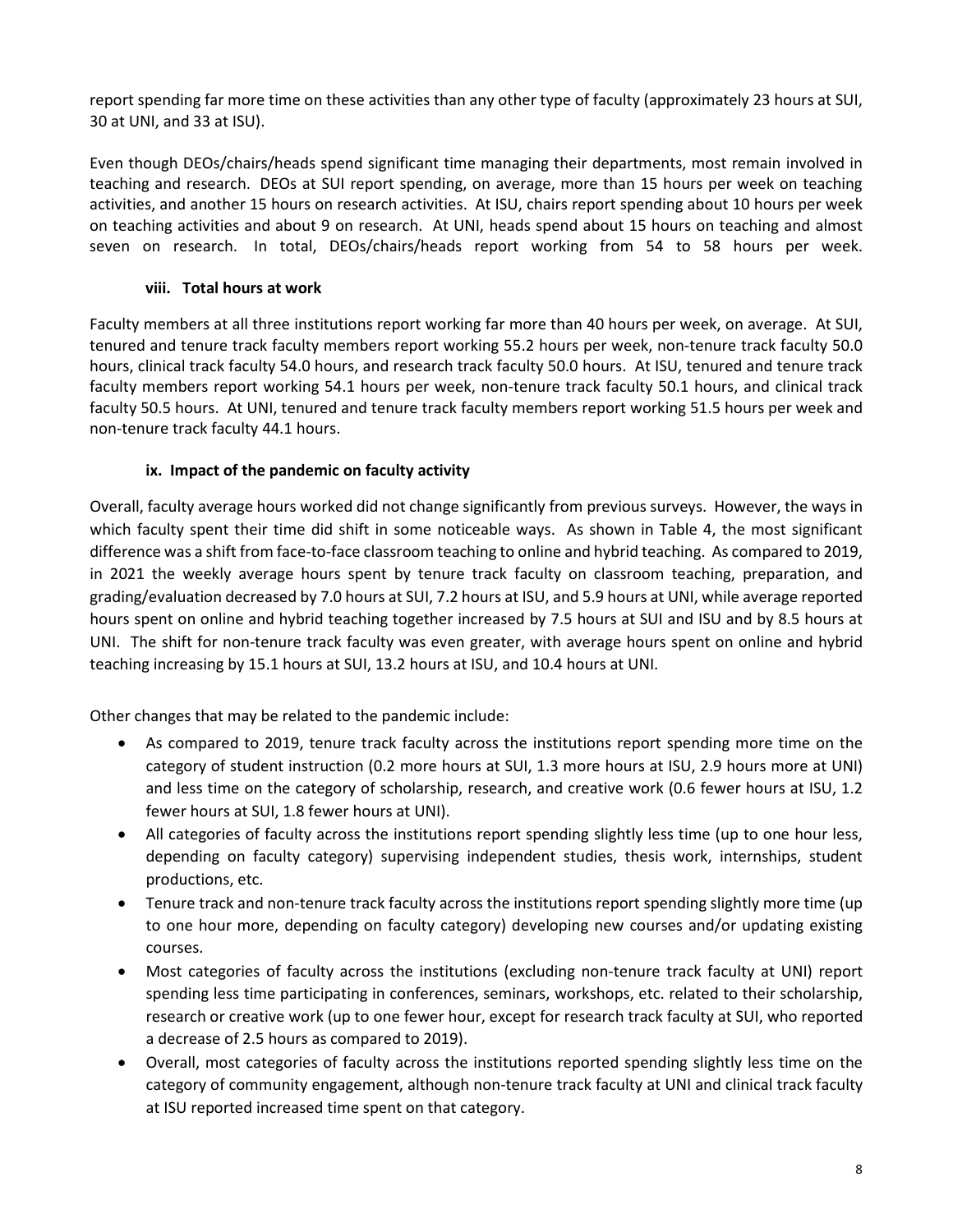|                                                                                             | 2019<br>2021 |            |            |            | <b>Difference</b>       |                                   |            |            |            |
|---------------------------------------------------------------------------------------------|--------------|------------|------------|------------|-------------------------|-----------------------------------|------------|------------|------------|
|                                                                                             | <b>SUI</b>   | <b>ISU</b> | <b>UNI</b> | <b>SUI</b> | <b>ISU</b>              | <b>UNI</b>                        | <b>SUI</b> | <b>ISU</b> | <b>UNI</b> |
|                                                                                             |              |            |            |            |                         | <b>Tenured &amp; Tenure Track</b> |            |            |            |
| Classroom teaching, preparation,<br>grading/evaluation                                      | 9.2          | 10.8       | 17.5       | 2.3        | 3.6                     | 11.6                              | $-7.0$     | $-7.2$     | $-5.9$     |
| Online teaching, preparation,<br>grading/evaluation                                         | 0.7          | 1.0        | 1.6        | 7.4        | 7.3                     | 7.3                               | 6.8        | 6.4        | 5.7        |
| Hybrid (partially in-person, partially online)<br>teaching, preparation, grading/evaluation |              |            |            | 0.8        | 2.0                     | 2.8                               | 0.8        | 2.0        | 2.8        |
| Online + Hybrid                                                                             | 0.7          | 1.0        | 1.6        | 8.2        | 9.4                     | 10.1                              | 7.5        | 8.4        | 8.5        |
|                                                                                             |              |            |            |            | <b>Non-Tenure Track</b> |                                   |            |            |            |
| Classroom teaching, preparation,<br>grading/evaluation                                      | 20.4         | 21.0       | 18.2       | 4.1        | 8.5                     | 10.0                              | $-16.3$    | $-12.5$    | $-8.2$     |
| Online teaching, preparation,<br>grading/evaluation                                         | 2.3          | 2.3        | 1.5        | 15.1       | 11.6                    | 8.7                               | 12.8       | 9.3        | 7.2        |
| Hybrid (partially in-person, partially online)<br>teaching, preparation, grading/evaluation |              |            |            | 2.3        | 3.8                     | 3.2                               | 2.3        | 3.8        | 3.2        |
| Online + Hybrid                                                                             | 2.3          | 2.3        | 1.5        | 17.4       | 15.5                    | 11.9                              | 15.1       | 13.2       | 10.4       |

#### **Table 4. Pandemic Impacts: Online and Hybrid Teaching**

#### **4. Distribution of Credit Hours by Instructor Type**

The tables and charts below show the number and percentage of undergraduate, graduate, professional and total student credit hours (SCH) taught by tenured and tenure track faculty, non-tenure track faculty and graduate assistants at the Regent universities. All data are from fall 2020.

At SUI, 38.3% of all SCH and 35.3% of undergraduate SCH were taught by tenured or tenure track faculty in fall 2020. This represents an increase of 0.1 (total) and 0.2 (undergraduate) percentage points as compared to fall 2018. Non-tenure track faculty taught 52.6% of total SCH and 53.5% of undergraduate SCH in fall 2020, a decrease of 1.0 (total) and 1.4 (undergraduate) percentage points as compared to fall 2018. Graduate assistants taught 9.0% of total SCH and 11.2% of undergraduate SCH in fall 2020, an increase of 0.9 (total) and 1.2 (undergraduate) percentage points as compared to fall 2018.

The changes from fall 2018 to fall 2020 continue the trend of the last several years, and mirror changes at similar institutions across the country. Association of American Universities (AAU) institutions that participate in the National Study of Instructional Costs & Productivity report a similar steady decrease in the percentage of undergraduate SCH taught by tenured and tenure track faculty (from 52.5% in FY 2000 to 41.3% in FY 2018). These trends reflect changes in faculty appointments at many universities, with tenure track faculty representing a decreasing percentage and non-tenure track faculty an increasing percentage of total faculty FTE. At SUI in fall 2020, non-tenure track faculty (including clinical track as well as instructional track faculty) represented 41.1% of faculty FTE in instruction-related fund groups, compared to 21.0% in fall 2000.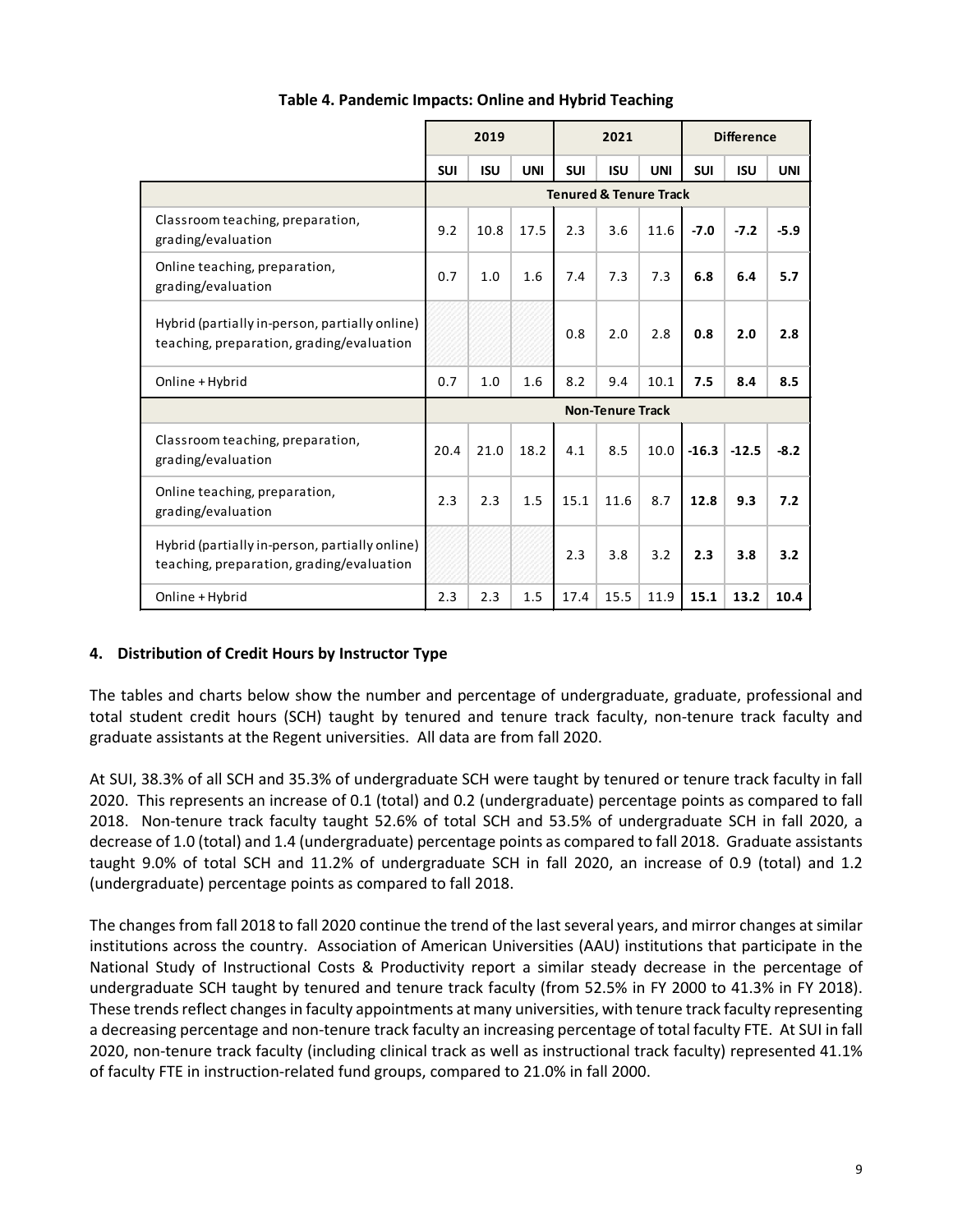| <b>SUI</b>         | Undergraduate |        | <b>Graduate</b> |        |            | <b>Professional</b> | <b>Total</b> |        |  |
|--------------------|---------------|--------|-----------------|--------|------------|---------------------|--------------|--------|--|
|                    | <b>SCH</b>    | Pct    | <b>SCH</b>      | Pct    | <b>SCH</b> | Pct                 | <b>SCH</b>   | Pct    |  |
| Tenured            | 94,372        | 29.0%  | 16,151          | 50.2%  | 17,935     | 39.3%               | 128,458      | 31.8%  |  |
| Probationary       | 20,693        | 6.4%   | 3,675           | 11.4%  | 1,759      | 3.9%                | 26,127       | 6.5%   |  |
| (T/TT Subtotal)    | 115,065       | 35.3%  | 19,826          | 61.6%  | 19,694     | 43.2%               | 154,585      | 38.3%  |  |
| Non-tenure Track   | 174,227       | 53.5%  | 12,196          | 37.9%  | 25,944     | 56.8%               | 212,367      | 52.6%  |  |
| Graduate Assistant | 36,330        | 11.2%  | 173             | 0.5%   | 0          | 0.0%                | 36,503       | 9.0%   |  |
| <b>All Faculty</b> | 325,622       | 100.0% | 32,195          | 100.0% | 45,638     | 100.0%              | 403,455      | 100.0% |  |

#### **Table 5. Fall 2020 Student Credit Hours by Course Level and Faculty Category, SUI**





At ISU, 47.3% of all SCH and 43.5% of undergraduate SCH were taught by tenured or tenure track faculty in fall 2020. This represents a decrease of 1.8 (total) and 1.3 (undergraduate) percentage points from fall 2018. Nontenure track faculty taught 41.4% of total SCH and 44.0% of undergraduate SCH in fall 2020, an increase of 2.0 (total) and 1.4 (undergraduate) percentage points as compared to fall 2018. Graduate assistants taught 11.3% of total SCH and 12.5% of undergraduate SCH in fall 2020, which closely aligns with data from fall 2018.

The increase in the total teaching carried out by non-tenure track faculty from fall 2018 to fall 2020 reflects the changing profile of faculty appointments at universities across the nation, and is also sensitive to changes in enrollment. ISU will always rely upon a mix of excellent tenured, tenure-track and non-tenure track faculty. In fall 2019, Carnegie Very High Research institutions reported an average of 49.8% of instructional faculty being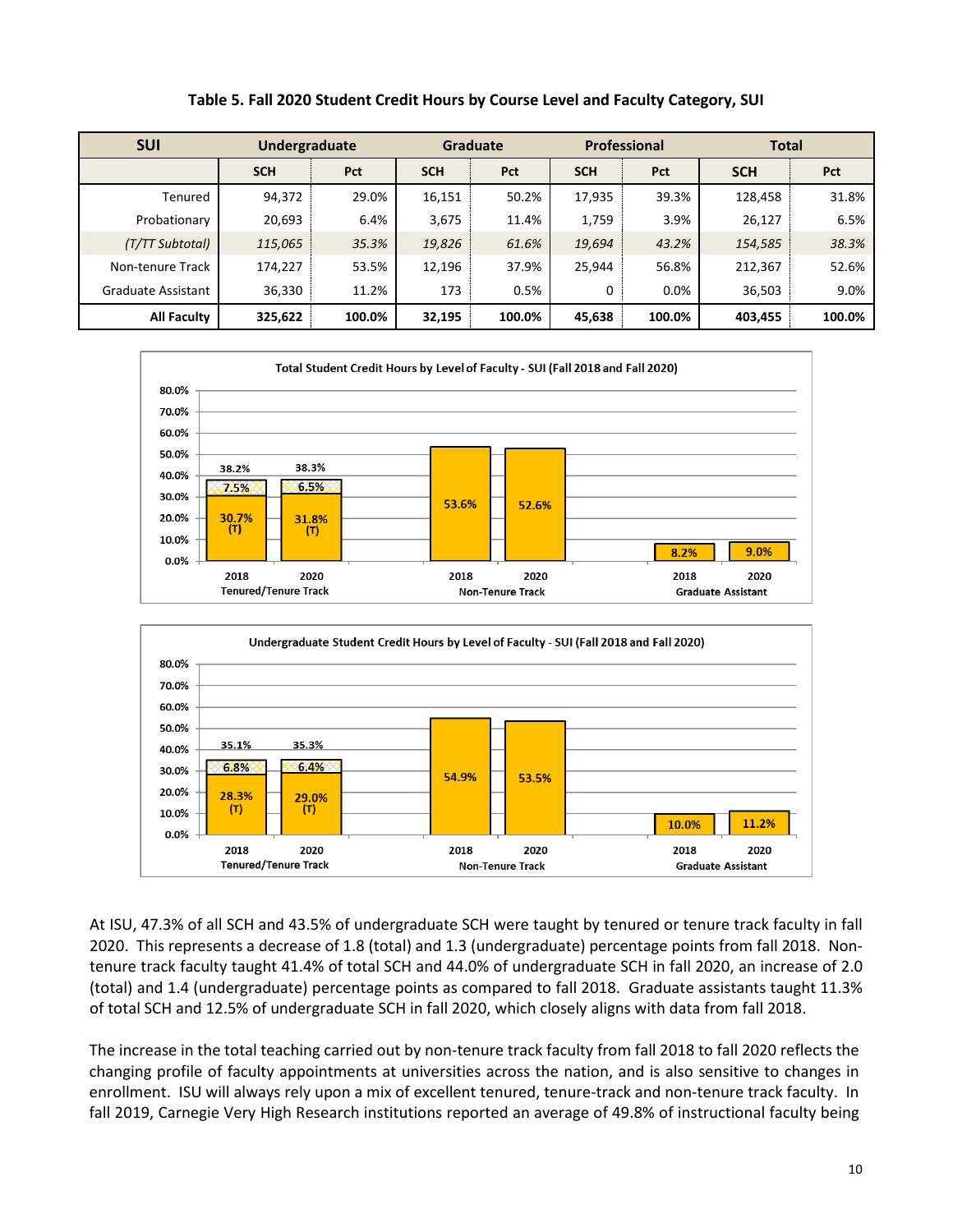tenured or tenure track and 50.2% being non-tenure track (per IPEDS data excluding medical schools from National Center for Education Statistics). At ISU, 68.5% of instructional faculty were tenured or tenure track and 31.5% were non-tenure-track.

| <b>ISU</b>                | Undergraduate |        |        | <b>Graduate</b> |            | <b>Professional</b> | <b>Total</b> |        |  |
|---------------------------|---------------|--------|--------|-----------------|------------|---------------------|--------------|--------|--|
|                           | <b>SCH</b>    | Pct    |        | Pct             | <b>SCH</b> | Pct                 | <b>SCH</b>   | Pct    |  |
| Tenured                   | 120,759       | 33.3%  | 19,808 | 65.7%           | 5,458      | 52.3%               | 146,025      | 36.3%  |  |
| Probationary              | 36,772        | 10.2%  | 6,071  | 20.1%           | 1,783      | 17.1%               | 44,626       | 11.1%  |  |
| (T/TT Subtotal)           | 157,531       | 43.5%  | 25,879 | 85.8%           | 7,241      | 69.4%               | 190,651      | 47.3%  |  |
| Non-tenure Track          | 159,231       | 44.0%  | 4,279  | 14.2%           | 3,167      | 30.4%               | 166,677      | 41.4%  |  |
| <b>Graduate Assistant</b> | 45,435        | 12.5%  |        | 0.0%            | 22.4       | 0.2%                | 45,457       | 11.3%  |  |
| <b>All Faculty</b>        | 362,197       | 100.0% | 30,158 | 100.0%          | 10,430     | 100.0%              | 402,785      | 100.0% |  |

**Table 6. Fall 2020 Student Credit Hours by Course Level and Faculty Category, ISU**





At UNI, 72.8% of all SCH and 72.0% of undergraduate SCH were taught by tenured or tenure track faculty in fall 2020. This represents an increase of 8.7 (total) and 9.3 (undergraduate) percentage points as compared to fall 2018. Non-tenure track faculty taught 26.3% of total SCH and 27.1% of undergraduate SCH in fall 2020, a decrease of 8.6 and 9.2 percentage points, respectively, as compared to fall 2018. Graduate assistants taught 0.8% of total SCH and 0.9% of undergraduate SCH in fall 2020, which closely aligns with data from fall 2018.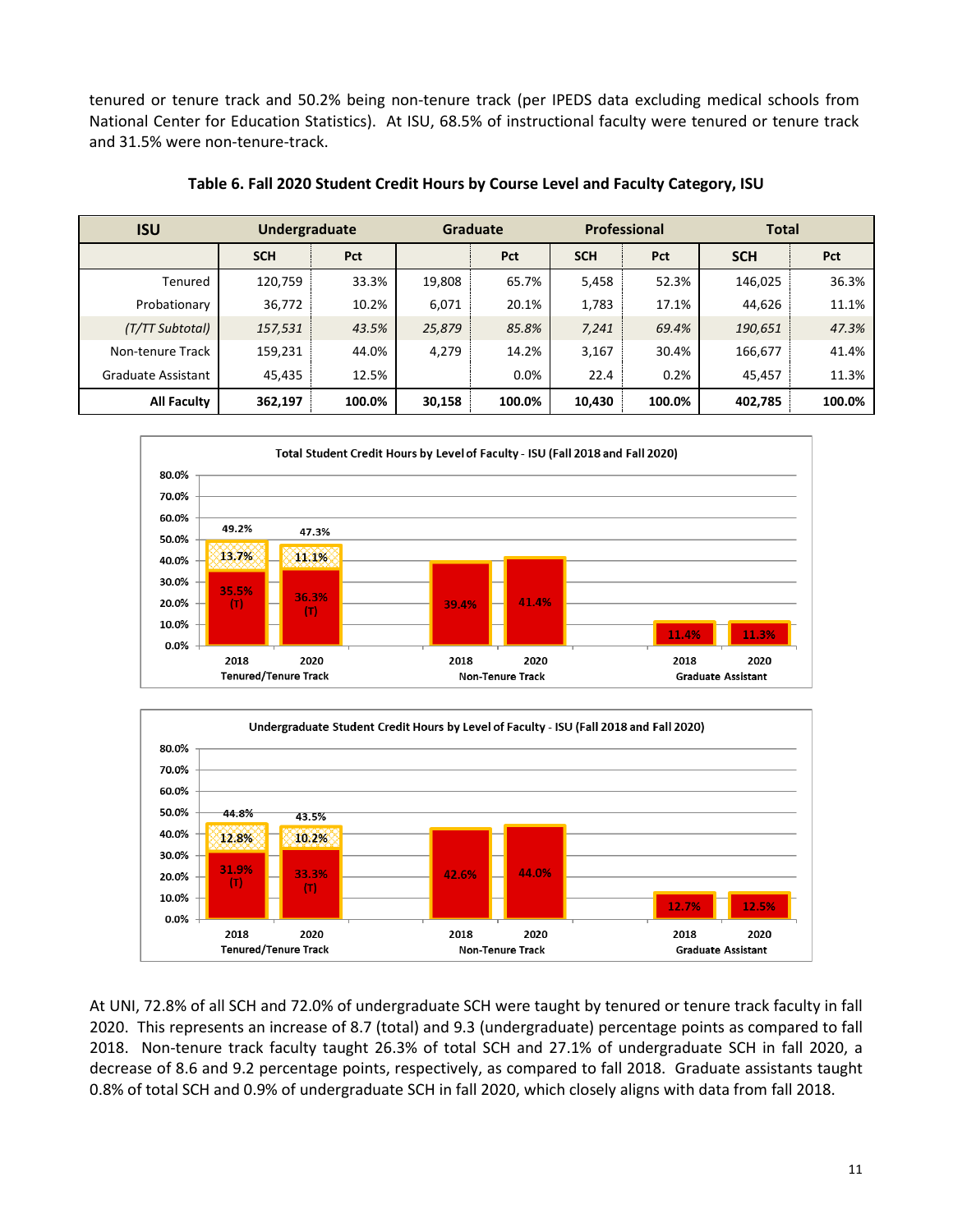The percentage of credit hours taught by tenured and tenure-track faculty at UNI increased in 2020 when compared to 2018. This is a direct reflection of UNI's commitment to a high quality educational experience for all students.

| <b>UNI</b>         | Undergraduate |        | <b>Graduate</b> |            |            | Professional | <b>Total</b> |        |  |
|--------------------|---------------|--------|-----------------|------------|------------|--------------|--------------|--------|--|
|                    | <b>SCH</b>    | Pct    | <b>SCH</b>      | <b>Pct</b> | <b>SCH</b> | Pct          | <b>SCH</b>   | Pct    |  |
| Tenured            | 67,502        | 59.8%  | 4,593           | 60.4%      | 0          | 0.0%         | 72,095       | 59.9%  |  |
| Probationary       | 13,769        | 12.2%  | 1,841           | 24.2%      | 0          | 0.0%         | 15,610       | 13.0%  |  |
| (T/TT Subtotal)    | 81,271        | 72.0%  | 6,434           | 84.6%      | 0          | 0.0%         | 87,705       | 72.8%  |  |
| Non-tenure Track   | 30,547        | 27.1%  | 1,168           | 15.4%      | 0          | 0.0%         | 31,715       | 26.3%  |  |
| Graduate Assistant | 1.004         | 0.9%   | 0               | $0.0\%$    | 0          | 0.0%         | 1,004        | 0.8%   |  |
| <b>All Faculty</b> | 112,822       | 100.0% | 7,602           | 100.0%     | 0          | 0.0%         | 120,424      | 100.0% |  |

**Table 7. Fall 2020 Student Credit Hours by Course Level and Faculty Category, UNI**